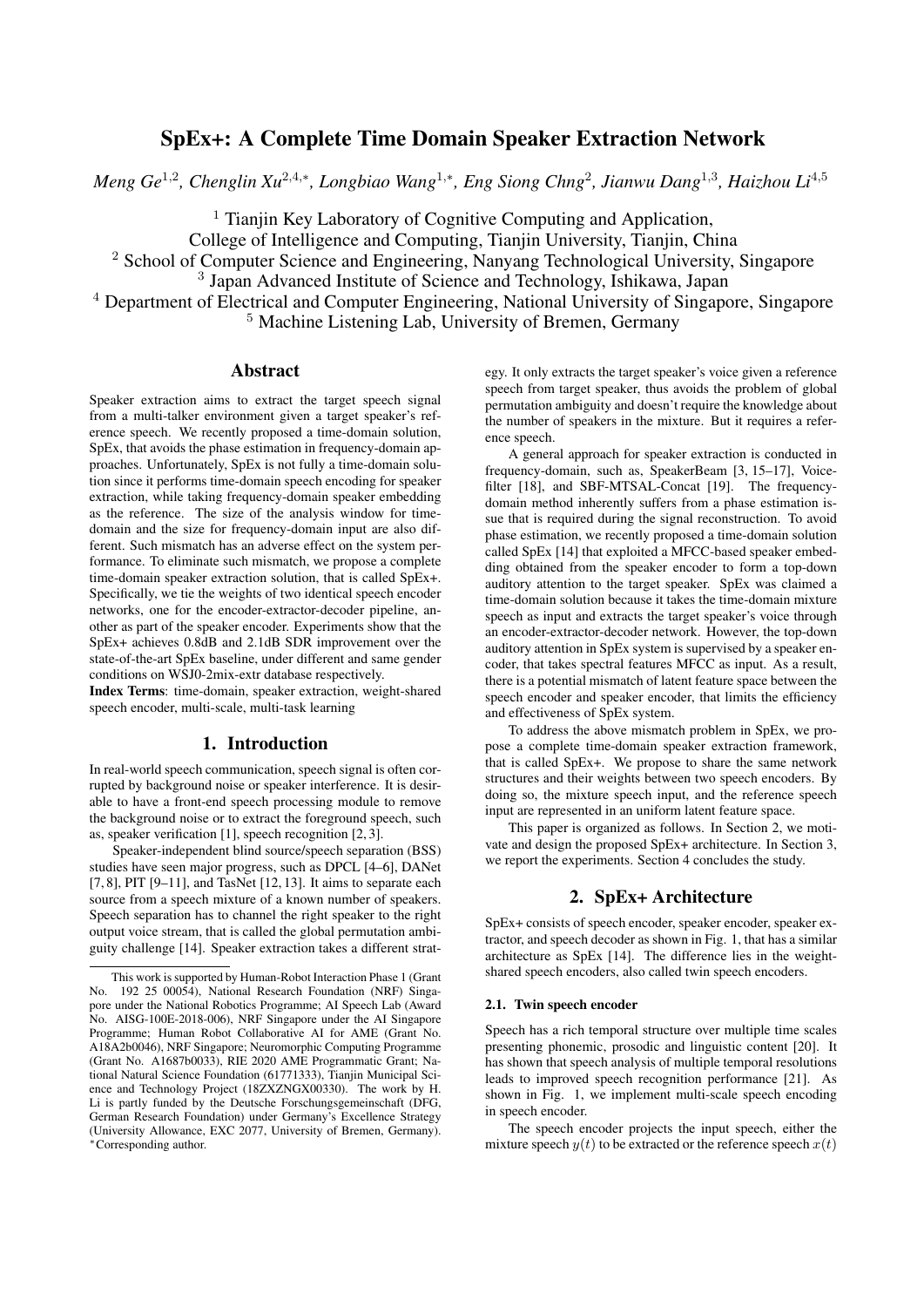

Figure 1: *The diagram of the proposed SpEx+ system, which consists of two twin speech encoders, speaker encoder, speaker extractor, and speech decoder. "Stacked TCNs" represents a stack of several TCN blocks (i.e. 8 TCN blocks in this work) with exponential dilation increment. The details of TCN block and ResNet block are shown in Fig. 2. The extracted signal*  $s_1(t)$  *is chosen as the ultimate output at run-time inference.* 

from target speaker, into a common latent space. In SpEx+, the speech encoders support two processes, namely speaker encoding, and speech extraction. As the speaker encoding serves as the top-down voluntary focus for the speech extraction, we believe that it is beneficial for speaker encoding and speech extraction to share the same latent feature space. We propose a weight sharing strategy between the two speech encoders that have identical network structure as illustrated in Fig. 1. The two speech encoders run separately because they have to process different speech inputs. Therefore, we call them the twin speech encoders.

The twin speech encoders consist of several parallel 1-D CNNs with different filter lengths that result in various temporal resolutions. Although the number of multiple scales can be vary, we only study three different scales. The multi-scale embedding coefficients  $(Y \text{ and } X)$  of the mixture and the reference speech are then obtained from the speech encoders followed by a rectified linear unit (ReLU) activation function as follows:

$$
Y = [Y_1, Y_2, Y_3] = e(\theta | y, L_1, L_2, L_3, N) \tag{1}
$$

$$
X = [X_1, X_2, X_3] = e(\theta | x, L_1, L_2, L_3, N) \tag{2}
$$

where  $e(\cdot)$  represents a twin speech encoder, and  $\theta$  is the shared parameters.  $L_1(short)$ ,  $L_2(middle)$  and  $L_3(long)$  are the filter length of each filter to capture different temporal resolution in the 1-D CNN. To concatenate the embedding coefficients across different scale, we use a same stride,  $L_1/2$ , across different scales. N is the number of filters in the 1-D CNN.

Due to small filter size in time domain encoder, the twin speech encoder in time-domain takes a smaller window than



Figure 2: *(a): The details of the first TCN block in each stack. Each stack has 8 TCN blocks in this work. The remaining 7 TCNs don't take the speaker embedding as additional inputs. "gLN" is a global layer normalization. "De-CNN" indicates a dilated depth-wise separable convolution. (b): The details of the ResNet Block. "BN" is a batch normalization.*

that in short time Fourier transform (STFT). As a result, the speech encoder generates embedding coefficients at a frame rate that is needed by the speaker extractor, however, much higher than necessary for the speaker encoder. The high frame rate may lead to gradient vanishing problem with recurrent neural network (RNN). We thus stack several residual convolutional blocks in the Speaker Encoder structure, as illustrated in Fig. 1, to obtain a suitable speaker embedding from the reference speech. Meanwhile, each residual convolutional block applies a max-pooling to take out the silence.

## 2.2. Speaker encoder

Speaker encoder is designed to extract speaker embedding of the target speaker from the reference speech. In practice, we employ a 1-D CNN on the embedding coefficients  $X$  from the reference speech, followed by residual network (ResNet) blocks with a number of  $N_R$ . Then a 1-D CNN is used to project the representations into a fixed dimensional utterance-level speaker embedding  $v$  together with a mean pooling operation. We have  $v = q(X)$ , where  $q(\cdot)$  represents the speaker encoder.

A ResNet block, as shown in Fig. 2.b, consists of two CNNs with a kernel size of  $1 \times 1$  and a 1-D max-pooling layer. A batch normalization (BN) layer and parametric ReLU (PReLU) are used to normalize and non-linearly transform the outputs from each  $1 \times 1$  CNN. A skip connection is used to add the inputs to the activation representations from the second BN layer. The 1-D max-pooling layer with kernel size  $1 \times 3$  tries to take out the silence. Meanwhile, the time series of the representations are reduced by 3 times.

The training of speaker encoder can be seen as a sub-task in a multi-task learning [14] of SpEx+ network. The speaker encoder can be jointly optimized by weighting a cross-entropy loss for speaker classification and a signal reconstruction loss [22] for speaker extraction. During training, the gradients from two loss functions are back-propagated to optimize the speaker encoder for better speaker embedding. The details of the learning algorithm will be discussed in Section 2.4.

#### 2.3. Speaker extractor and speech decoder

Speaker extractor is designed to estimate masks  $M_i$  for the target speaker in each scale  $i = 1, 2, 3$ , conditioned on the embedding coefficients  $Y$  and the speaker embedding  $v$ . Similar to Conv-TasNet [13], our speaker extractor repeats a stack of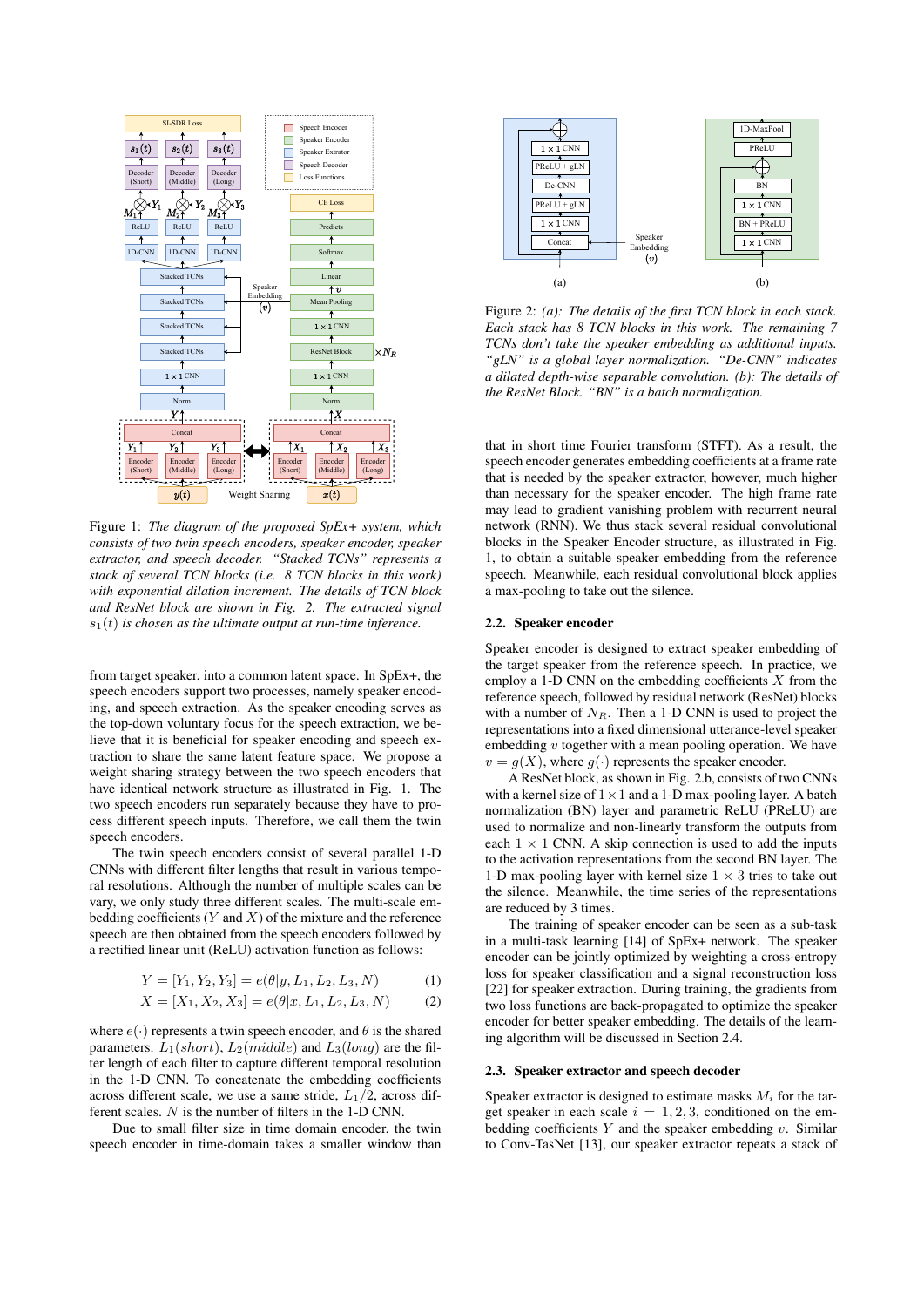temporal convolutional network (TCN) blocks with a number of B for R times. In this work, we keep  $B = 8$  and  $R = 4$ same as in SpEx [14]. In each stack, the TCN has a exponential growth dilation factor  $2^{b} (b \in \{0, \cdots, B-1\})$  in the dilated depth-wise separable convolution (De-CNN), as shown in Fig. 2.a. The first TCN block in each stack takes the speaker embedding  $v$  and the learned representations over the mixture speech. The speaker embedding  $v$  is repeated to be concatenated to the feature dimension of the representation.

Once the masks  $M_i$  in various scales are estimated, the modulated responses  $S_i = M_i \otimes Y_i$  are obtained by elementwise multiplication of the masks  $M_i$  and the embedding coefficients  $Y_i$ . We then reconstruct the modulated responses  $S_i$  into time-domain signals  $s_i$  at multiple scales with the multi-scale speech decoder as follows:

$$
s_i = d(M_i \otimes Y_i)
$$
  
=  $d(f(Y, v) \otimes Y_i)$  (3)

where  $\otimes$  is an operation for element-wise multiplication.  $f(.)$ and  $d(\cdot)$  are the speaker extractor to estimate the mask and the speech decoder to reconstruct the signal, respectively.

#### 2.4. Multi-task learning

The training of SpEx+ aims to achieve high quality speech, at the same time, highly discriminative speaker embedding for reference speech. Such strategy has proven to be beneficial in SpEx [14] and TD-SpkBeam [23]. We propose a multi-task learning implementation for SpEx+ training with two objectives, a multi-scale scale-invariant signal-to-distortion ratio (SI-SDR) loss for output speech quality, and a cross-entropy (CE) loss for speaker classification. The overall objective function is defined as,

$$
\mathcal{L}(\Theta | y, x, s, I) = \mathcal{L}_{\text{SI-SDR}} + \gamma \mathcal{L}_{\text{CE}} \tag{4}
$$

where  $\Theta$  represents the model parameters, y is the input mixture speech,  $x$  is the reference speech of the target speaker,  $s$  is the target clean speech,  $I$  is a one-hot vector representing the true class labels for the target speaker, and  $\gamma$  is a scaling parameter.

 $\mathcal{L}_{SI-SDR}$  aims to minimize the signal reconstruction error, which is defined as follows, with  $\alpha$  and  $\beta$  as the weights to different scales,

$$
\mathcal{L}_{\text{SI-SDR}} = -[(1 - \alpha - \beta)\rho(s_1, s) + \alpha\rho(s_2, s) + \beta\rho(s_3, s)],
$$

$$
\rho(\hat{s}, s) = 20 \log_{10} \frac{||(\hat{s}^T s / s^T s) \cdot s||}{||(\hat{s}^T s / s^T s) \cdot s - \hat{s}||}
$$
(5)

where 
$$
\hat{s}
$$
 and  $s$  are the estimated signal and the target clean sig-

nal, respectively. Their means are normalized to zero.  $\mathcal{L}_{CE}$  is the cross-entropy loss for speaker classification, which is defined as

$$
\mathcal{L}_{\text{CE}} = -\sum_{i=1}^{N_s} I_i \log(\sigma(W \cdot v)_i) \tag{6}
$$

where  $N<sub>s</sub>$  is the number of speakers in the speaker classification task,  $I_i$  is the true class label for a speaker. W represents a weight matrix,  $\sigma(\cdot)$  is a softmax function and  $\sigma(W \cdot v)$  represents the predicted probability.

# 3. Experiments and Discussion

## 3.1. Dataset

We simulated a two-speakers database WSJ0-2mix-extr1 at sampling rate of 8kHz based on WSJ0 corpus. The simulated database contains 101 speakers and was divided into three sets: training set (20,000 utterances), development set (5,000 utterances), and test set (3,000 utterances). Specifically, the utterances from two speakers in WSJ0 "si\_tr\_s" corpus were randomly selected to generate the training and development set in a relative SNR between 0 to 5 dB. Similarly, the test set was generated by randomly mixing the utterances from two speakers in WSJ0 "si dt 05" and "si et 05" set. Since the speakers were unseen during training, the test set was considered as open condition evaluation.

During the data simulation, the first selected speaker was chosen as the target speaker, the other one was regarded as the interference speaker. The required reference speech of the target speaker is a randomly selected utterance that is different from the utterance in the mixture. The reference speech is used to obtain a speaker embedding to characterize the target speaker.

## 3.2. Experimental setup

We trained all models for 100 epochs on 4-second long segments. The learning rate was initialized to  $1e^{-3}$  and decays by 0.5 if the accuracy of validation set was not improved in 2 consecutive epochs. Early stopping was applied if no best model is found in the validation set for 6 consecutive epochs. Adam was used as the optimizer. The filter lengths of convolutions in speech encoder and decoder were  $L_1 = 2.5$ ms,  $L_2 = 10$ ms,  $L_3 = 20$ ms for speech of 8kHz sampling rate, respectively. The speaker extractor follows the same configuration in SpEx [14]. The number of ResNet blocks in auxiliary network  $N_R$  was set to 3, and the speaker embedding dimension was set to 256 in practice. For the loss configuration, we used  $\alpha = 0.1$ ,  $\beta = 0.1$ ,  $\gamma = 0.5$  to balance training loss.

For TseNet [24] baseline, 400-dim i-vector were extracted using Kaldi tool as speaker embedding. The speech encoder, speaker extractor and speech decoder are the same as SpEx+ except that single scale was used. For SpEx baseline system, we improved the performance from original 15.1 dB to 17.15 dB in terms of SDR by replacing the sigmoid activation function with ReLU function to estimate the masks. And we also retained the speech segments less than 4-seconds using padding operation, rather than discarded them as in the original SpEx system. The TseNet baseline was also re-implemented by adopting the above strategies. All systems were implemented with Pytorch<sup>2</sup>.

To examine the benefits of the twin speech encoders, we conducted two experiments, 1) SpEx+ (un-tied): the twin speech encoders share the same time-domain encoding network structure, but with independently trained network weights; 2) SpEx+ (tied): the twin speech encoders share the same timedomain encoding network structure, and the network weights are tied and updated together. We believe that SpEx+ (tied) configuration allows SpEx+ to project both the mixture speech and reference speech into the same latent space, that facilitates speech extraction process.

#### 3.3. Comparative study on WSJ0-2mix-extr

We compare the proposed SpEx+ network with other baseline systems in terms of SDR, SI-SDR and PESQ. From Table 1, we conclude that: 1) SpEx+ significantly outperforms previous state-of-the-art TseNet and SpEx with relative improvements of 23.6% and 9.1% in terms of SI-SDR, respectively. The improvements mainly come from the multi-scale time-domain speaker encoder in the proposed SpEx+. The time-domain

<sup>&</sup>lt;sup>1</sup>https://github.com/xuchenglin28/speaker\_extraction

<sup>2</sup>https://pytorch.org/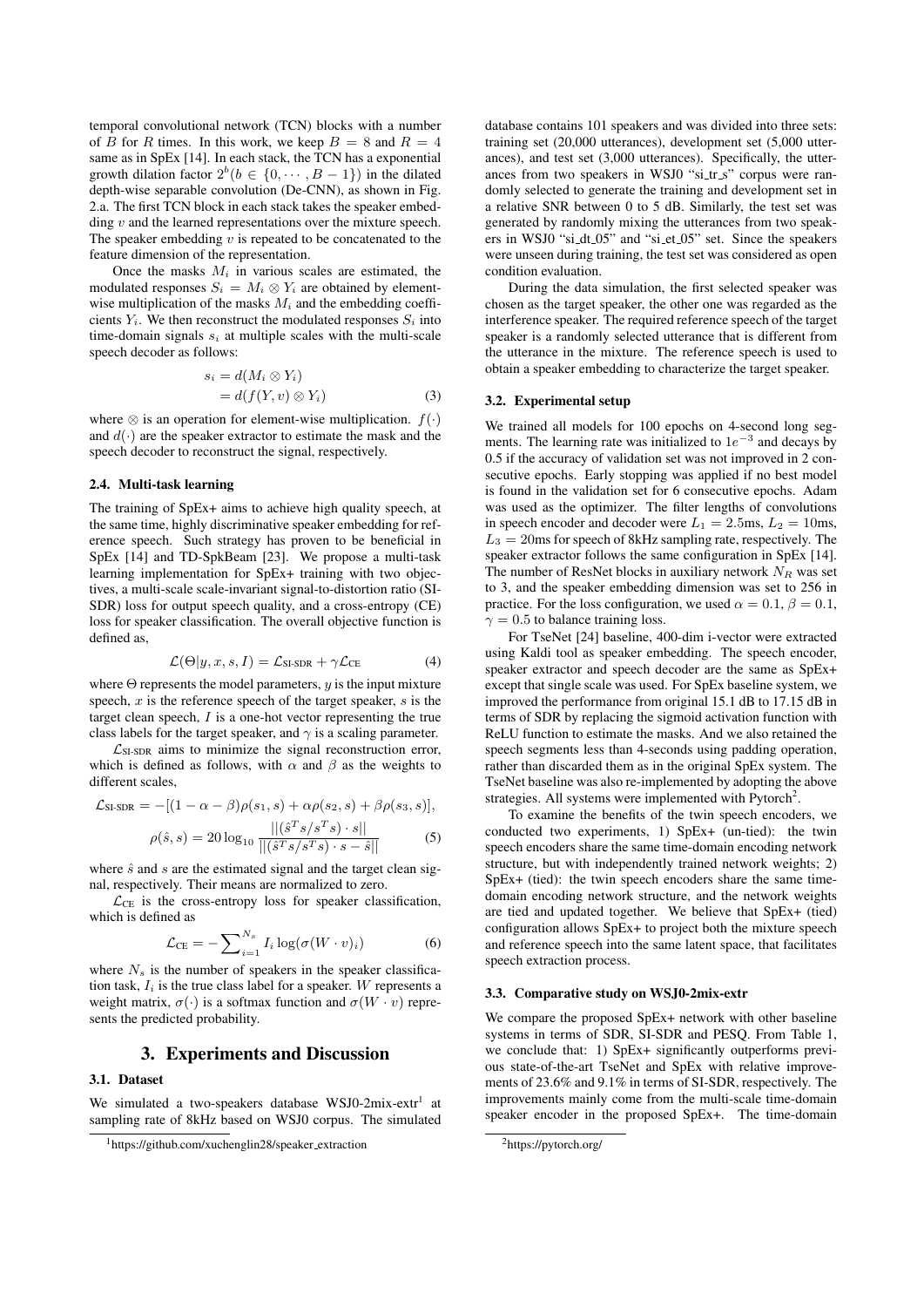Table 1: *SDR (dB), SI-SDR (dB) and PESQ of extracted speech for the proposed SpEx+ and other 3 competitive baseline systems under open condition.*

| Methods               | Domain | <b>SDR</b> | SI-SDR | <b>PESO</b> |
|-----------------------|--------|------------|--------|-------------|
| Mixture               |        | 2.60       | 2.50   | 2.31        |
| SpeakerBeam [3]       | Freq.  | 9.62       | 9.22   | 2.64        |
| SBF-MTSAL-Concat [19] | Freq.  | 11.39      | 10.60  | 2.77        |
| TseNet [24]           | Time   | 15.24      | 14.73  | 3.14        |
| SpEx[14]              | Time   | 17.15      | 16.68  | 3.36        |
| $SpEx+$ (un-tied)     | Time   | 18.13      | 17.78  | 3.44        |
| $SpEx+$ (tied)        | Time   | 18.54      | 18.20  | 3.49        |

Table 2: *SDR (dB) and PESQ in a comparative study of different and same gender mixture under open condition.*

| Methods               | <b>SDR</b> |       | PESO  |      |
|-----------------------|------------|-------|-------|------|
|                       | Diff.      | Same  | Diff. | Same |
| Mixture               | 2.50       | 2.70  | 2.29  | 2.34 |
| SpeakerBeam [3]       | 12.01      | 6.87  | 2.82  | 2.43 |
| SBF-MTSAL-Concat [19] | 12.87      | 8.84  | 2.90  | 2.54 |
| TseNet [24]           | 17.37      | 12.80 | 3.34  | 2.92 |
| SpEx[14]              | 19.28      | 14.72 | 3.53  | 3.16 |
| $SpEx+$ (un-tied)     | 19.58      | 16.47 | 3.56  | 3.30 |
| $SpEx+$ (tied)        | 20.08      | 16.77 | 3.62  | 3.34 |

speaker embedding shows stronger ability in characterizing the target speaker than the i-vector and MFCC-based speaker embedding. SpEx+ could be regarded as a complete end-to-end solution as neither speaker characterization (i.e. i-vector) nor frequency-domain feature extraction (i.e. MFCC) is required externally. 2) By sharing a common speech encoder for between the mixture speech and the reference speech, SpEx+ outperforms SpEx by using an unified latent feature space.

We further report the speaker extraction performance of various systems with different and same gender mixture speech, separately in Table 2. We understand that same gender task is more challenging than different gender, thus, shows lower SDR and PESQ in general. It is observed that SpEx+ system outperforms all others in both different and same gender tasks. SpEx+ achieves 4.1% and 2.5% relative improvement over SpEx in different gender, and 13.9% and 5.7% relative improvement in same gender in terms of SDR and PESQ, respectively. Finally we report the SDR distributions of the 3,000 test utterances in Fig. 3. We observe that the SpEx+ systems extract more utterances than other systems in the range of 15dB to 25dB.



Figure 3: *Distributions of the number of test utterances (open condition) at various dB ranges for same gender (top) and different gender (bottom) task. Higher SDR suggests better speaker extraction performance.*

Table 3: *SDRi (dB) and SI-SDR (dB) for different duration of reference speech on WSJ0-2mix. "(avg.)" refers to the average duration of randomly chosen reference speech samples. The duration of the reference speech is randomly chosen during training in all experiments.*

| Methods        | Ref. Duration |      | <b>SI-SDR</b> |  |
|----------------|---------------|------|---------------|--|
|                | $7.3s$ (avg.) | 16.3 | 15.8          |  |
| SpEx           | 60s           | 17.0 | 16.6          |  |
| $SpEx+$ (tied) | $7.3s$ (avg.) | 17.2 | 16.9          |  |
|                | 7.5s          | 17.2 | 16.9          |  |
|                | 15s           | 17.5 | 17.2          |  |
|                | 30s           | 17.6 | 17.3          |  |
|                | 60s           | 17.6 | 17.4          |  |

Table 4: *Speech separation and speaker extraction on the WSJ0-2mix. For blind speech separation (BSS), we report the results evaluated on the oracle-selected streams. For speaker extraction (SE), we report the results on the extracted stream.*

| Task       | Methods            | #Params | <b>SDRi</b> | SI-SDR |
|------------|--------------------|---------|-------------|--------|
|            | $DPCL++ [5]$       | 13.6M   |             | 10.8   |
|            | uPIT-BLSTM-ST [10] | 92.7M   | 10.0        |        |
|            | DANet [7]          | 9.1M    |             | 10.5   |
| <b>BSS</b> | cuPIT-Grid-RD [11] | 53.2M   | 10.2        |        |
|            | SDC-G-MTL [25]     | 53.9M   | 10.5        |        |
|            | CBLDNN-GAT [26]    | 39.5M   | 11.0        |        |
|            | Chimera++ $[6]$    | 32.9M   | 12.0        | 11.5   |
|            | WA-MISI-5 [27]     | 32.9M   | 13.1        | 12.6   |
| <b>BSS</b> | BLSTM-TasNet [12]  | 23.6M   | 13.6        | 13.2   |
| <b>BSS</b> | Conv-TasNet [13]   | 5.1M    | 15.6        | 15.3   |
| <b>BSS</b> | DPRNN-TasNet [28]  | 2.6M    | 19.0        | 18.8   |
| SE.        | SpEx[14]           | 10.8M   | 17.0        | 16.6   |
| <b>SE</b>  | $SpEx+$            | 11.1M   | 17.6        | 17.4   |

#### 3.4. Comparative Study on WSJ0-2mix

We first evaluate the effect of the duration of reference speech on WSJ0-2mix dataset, as reported in Table 3. We observe that longer duration of reference speech always leads to better performance, that confirms our intuition.

We further compare a number of speaker extraction and speech separation techniques on WSJ0-2mix dataset. From Table 4, we observe that SpEx+ achieves 13.7% and 4.8% relative improvements in terms of SI-SDR over the Conv-TasNet [13] for speech separation and SpEx [14] for speaker extraction, which employ same TCN blocks. We note that SpEx+ has the advantage over the group speech separation techniques (see BSS rows in Table 4) in dealing with unknown number of speakers, and global permutation ambiguity. A recent study shows that, by replacing the TCN block with a dual path RNN (DPRNN), DPRNN-TasNet [28] improves the performance of speech separation. We would explore the use of DPRNN in SpEx+ as our future work.

# 4. Conclusions

In this paper, we proposed a complete time-domain speaker extraction network. We proposed to share a multi-scale twin speech encoder to transform the mixture and reference speech into same latent feature space. We also proposed a multi-scale time-domain speaker encoder to obtain a speaker embedding that characterize the target speaker and guide the the speaker extraction from the mixture speech. Experiments showed that our proposed SpEx+ achieved significant performance improvement, especially in same gender mixture condition.